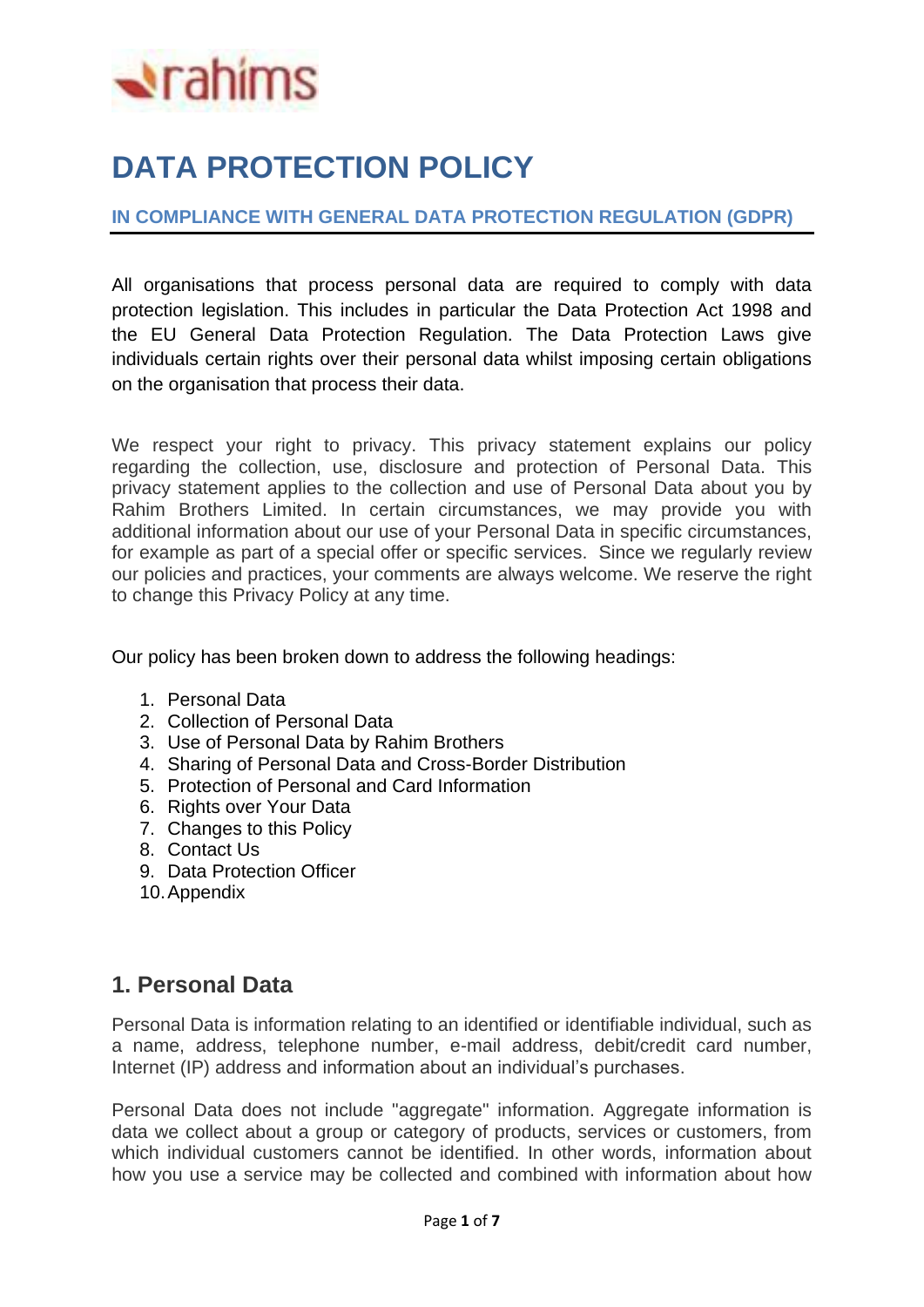others use the same service, but no Personal Data will be included in the resulting data. Likewise, information about the products you purchase may be collected and combined with information about the products purchased by others. Aggregate data helps us understand trends and customer needs so that we can better consider new products and services, and tailor existing products and services to customer desires.

# **2. Collection of Personal Data**

We collect Personal Data when you:

- Sign up for our account membership (including information about your credit history that may be collected, used, or disclosed only upon your consent);
- Apply for credit purchases
- Contact us over the phone and place an order (for delivery and or pick-up)

We also take live video footage on our properties to protect the rights, property or safety of Rahim Brothers, its customers, employees, and or the public.

# **3. Use of Personal Data by Rahim Brothers**

The Personal Data we collect is primarily used to approve your account membership and then it is used to process your orders, delivery and or transactions. Using of personal data is thus due to a contractual necessity and based upon our legitimate interest to service our customers' needs such as:

- Managing the provision of goods, services and privileges to you, including monitoring your account, processing exchanges or returns, to conduct a credit check if you choose to pay by cheque, to determine your credit status and for fraud detection and identification purposes;
- Managing invoicing, accounting and information security services related to our transactions with you;
- Protecting against harm to the rights, property or safety of Rahim Brothers, its customers, employees, and or the public;
- Send invoices and or other information related to your purchases, such as purchase confirmations or delivery schedules.

# **4. Sharing of Personal Data and Cross-Border Distribution**

For clients in other EU states we share certain information to achieve the fulfilment of an order. We may provide necessary data to a third party in order to process a transaction or fulfil an order that you have placed with us. For example, if you place an order for delivery to Denmark, we would have the goods dispatched by a third party. As a result, we would have to share your billing/shipping address to fulfil your order.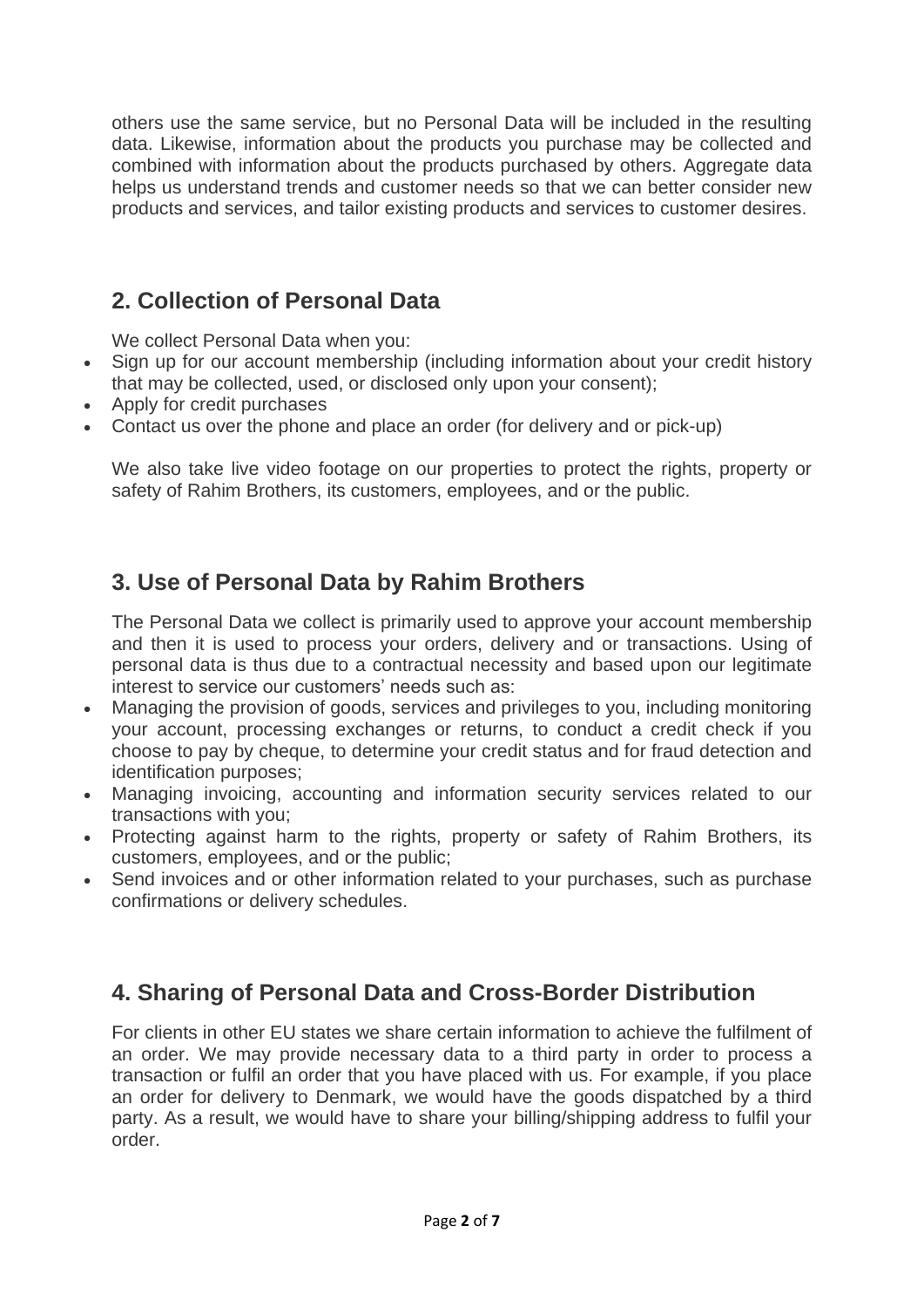# **5. Protection of Personal and Credit Card Information**

We know how crucial it is to protect and manage your personal data. We have security measures in place to protect Personal Data from loss, misuse or alteration while it is under our control. We have set out the following measures to keep your data safe:

- We apply physical, electronic and procedural safeguards in collection with the collection, storage and disclosure of personal data;
- We use computer safeguards such as firewalls and data encryption to keep this data safe;
- Physical data is stored in locked cabinets which is only accessible by authorised and relevant personnel where we have 24 hours CCTV footage and manned security;
- We only authorise access to employees who need the data to carry out their responsibilities;
- We regularly monitor our systems for possible vulnerabilities and attacks;
- We ask for proof of identity before we disclose your personal data to you;
- We have our PCI DSS compliance validated annually as an information security standard.

## **6. Rights over Your Data**

We shall provide any information relating to data processing to you in a concise, transparent, intelligible and easily accessible form, using clear and plain language. The information shall be provided in writing, or by other means, including, where appropriate, by electronic means. We may provide this information orally if you request for it.

#### *Privacy Notices*

Where we collect personal data from you, we will provide you with a privacy notice at the time when it first obtains the personal data.

Where we collect personal data other than from you directly, we will provide you with a privacy notice within a reasonable period after obtaining the data, but at the latest within one month. If we intend to disclose the personal data to a third party then the privacy notice will be issued when the personal data is first disclosed if not issued sooner.

#### *Subject Access Request*

You have the right to access your personal data that we hold about you. If you would like a copy of the personal data that we hold about you, you can email us at [info@rahims.net.](mailto:info@rahims.net)

#### *Rectification*

You have the right to ask us to rectify any inaccurate or incomplete personal data concerning an individual. If we have given the personal data to any third parties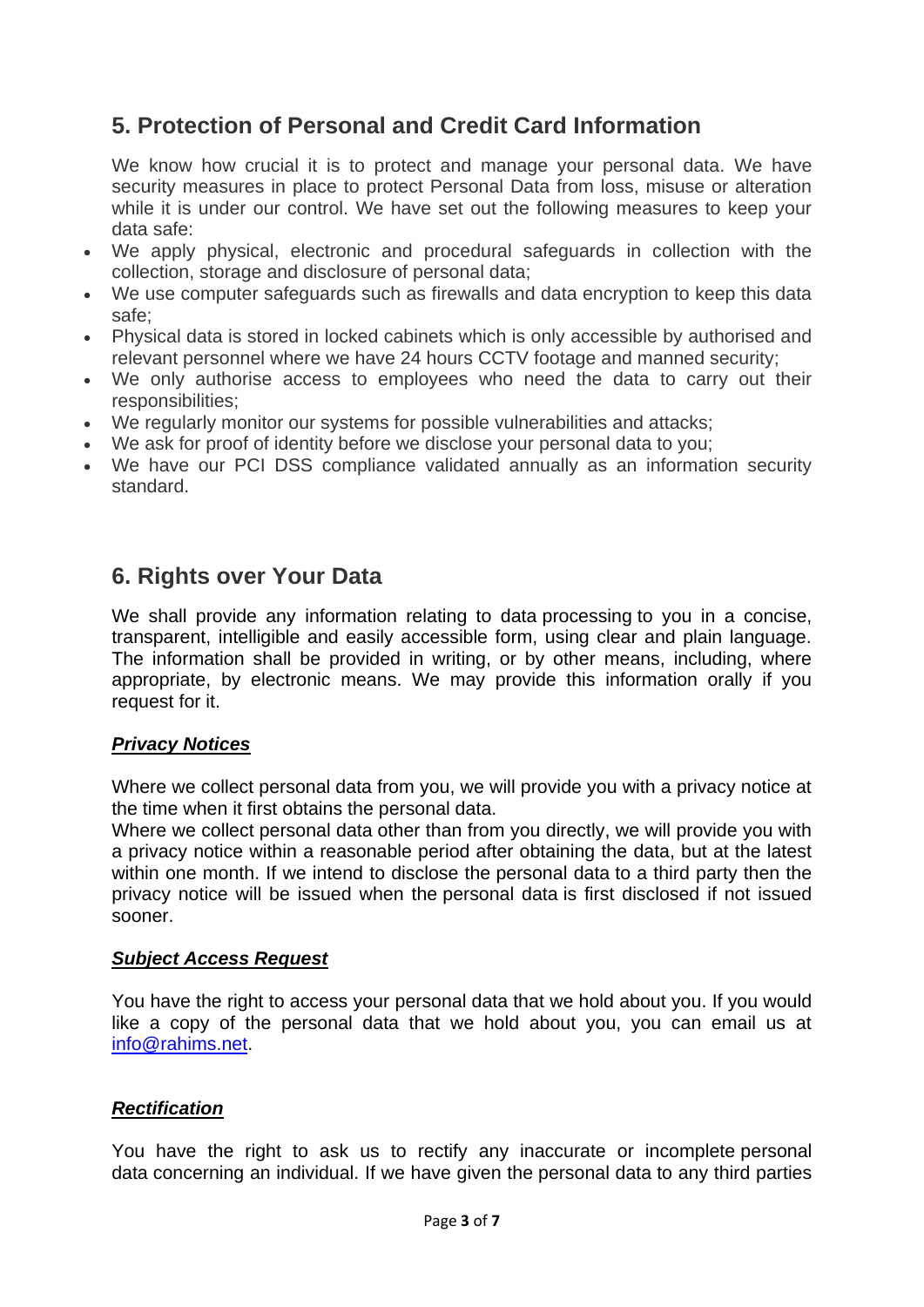we will inform those third parties that we have received a request to rectify the personal data unless this proves impossible or involves disproportionate effort. Those third parties should also rectify the personal data they hold - however we will not be in a position to audit those third parties to ensure that the rectification has occurred.

#### *Erasure*

You have the right to ask us to erase your personal data. We shall only erase the data when we are no longer legally bound to hold on to it. If we receive a request to erase your personal data and we had previously given the data to any third party, we will inform the third party that we have received a request to erase the personal data, unless this proves impossible or involves disproportionate effort. Those third parties should also rectify the personal data they hold - however we will not be in a position to audit those third parties to ensure that the erasure has occurred.

#### *Restriction of processing*

You have the right to ask us to restrict the processing of your personal data where:

- 1. You challenge the accuracy of the personal data;
- 2. The processing is unlawful and you oppose to its erasure;
- 3. We no longer need the personal data for the purposes of the processing, but the personal data is required for the establishment, exercise or defence of legal claims; or
- 4. You have objected to processing (on the grounds of a public interest or legitimate interest) pending the verification whether our legitimate grounds override yours.

If we have given the personal data to any third parties we will inform those third parties that we have received a request to restrict the personal data, unless this proves impossible or involves disproportionate effort. Those third parties should also rectify the personal data they hold - however we will not be in a position to audit those third parties to ensure that the rectification has occurred.

#### *Data portability*

You shall have the right to receive personal data concerning yourself, which you have provided us, in a structured, commonly used and machine-readable format and have the right to transmit those data to another data controller in circumstances where:

- The processing is based your consent or a contract; and
- The processing is carried out by automated means.

Where feasible, we will send the personal data to a named third party on the individual's request.

#### *Object to processing*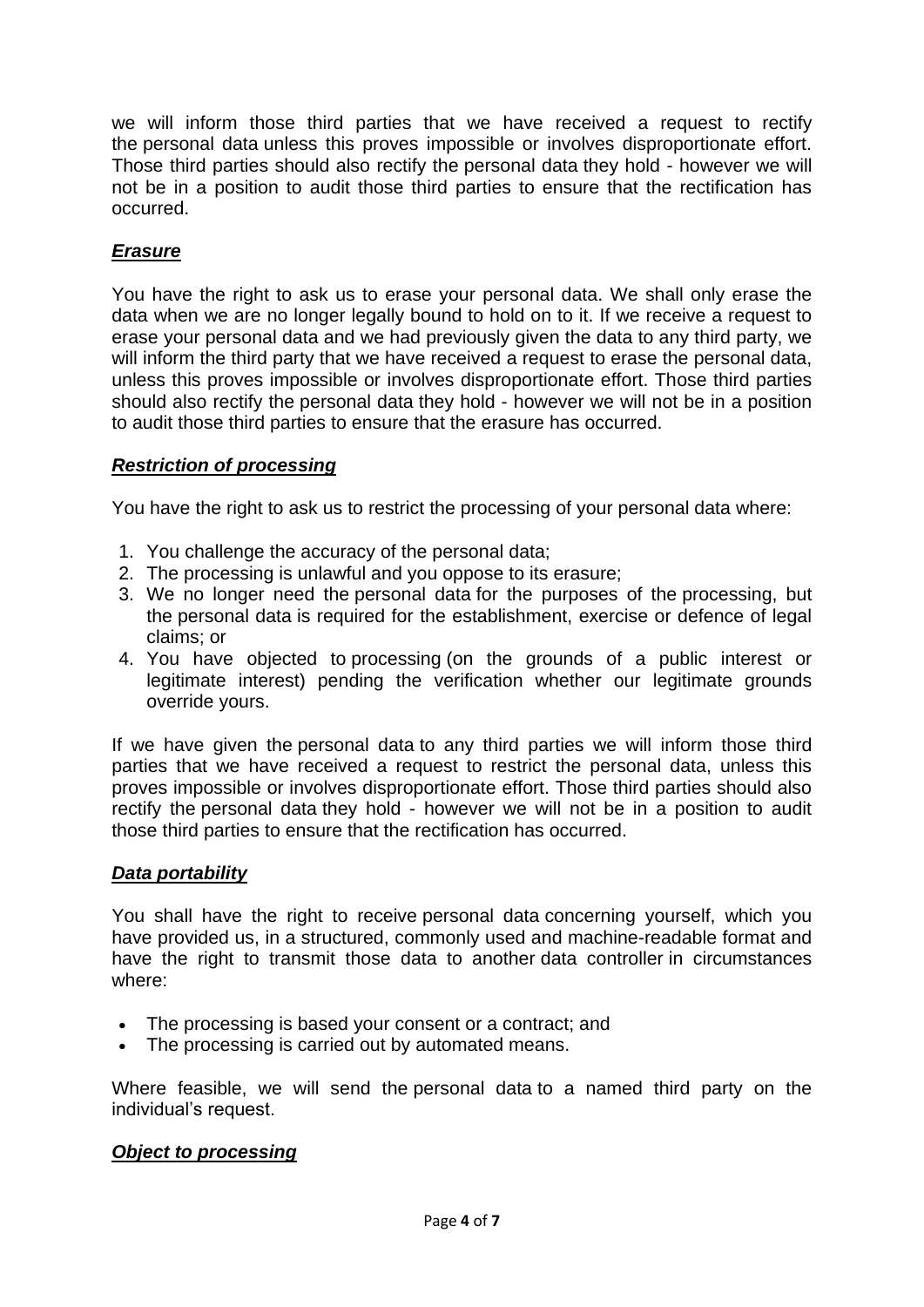You have the right to object to your personal data being processed based on a public interest or a legitimate interest. You will also be able to object to the profiling of your data based on a public interest or a legitimate interest.

We shall cease processing unless we have compelling legitimate grounds to continue to process the personal data which override the individual's interests, rights and freedoms or for the establishment, exercise or defence of legal claims.

You also have the right to object to your personal data for direct marketing

#### *Enforcement of rights*

All requests regarding your rights should be sent to the Data Protection Officer.

We shall act upon any subject access request, or any request relating to rectification, erasure, restriction, data portability or objection or automated decision making processes or *profiling* within one month of receipt of the request. We may extend this period for two further months where necessary, taking into account the complexity and the number of requests.

Where we consider that a request under this section is manifestly unfounded or excessive due to the request's repetitive nature we may either refuse to act on the request or may charge a reasonable fee taking into account the administrative costs involved.

#### *Automated decision making*

We will not subject you to decisions based on automated processing that produce a legal effect or a similarly significant effect on yourself, except where the automated decision:

- Is authorised by law; and or
- The individual has given their explicit consent.

# **7. Changes to this Policy**

We may change this Privacy Policy at any time, but will alert you that changes have been made by indicating at the top of the Privacy Policy the date it was last updated. We encourage you to review our privacy statement to make sure you understand how your Personal Data will be used. If we make a material change to how we use Personal Data and the new uses are unrelated to uses we disclose in this statement, we will communicate the changes in advance.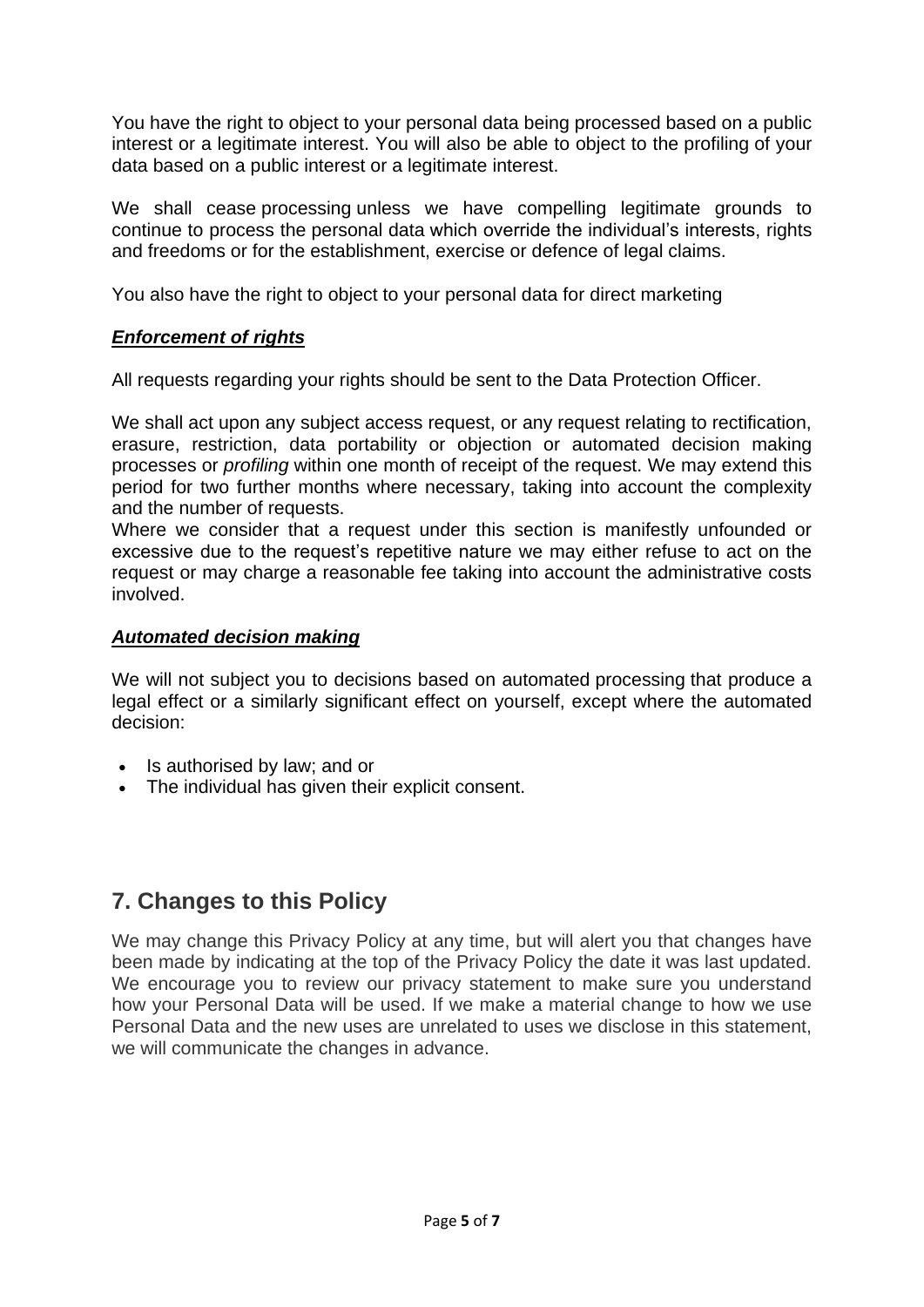# **8. Contact Us**

If you have any questions or concerns about this privacy statement or would like to contact us for any reason, you can:

- Call us at 020 8985 3335;
- E-mail us at [info@rahims.net;](mailto:info@rahims.net)
- Write to us at: Rahim Brothers Ltd., Atlas Wharf, 57 Berkshire Rd, London E9 5NB

# **9. Data Protection Officer**

For any further queries on the data protection policy, you can contact our data protection officer at [data.protection.officer@rahims.net.](mailto:data.protection.officer@rahims.net)

## **10. Appendix**

The following terms have been used in this policy:

*'consent'* means any freely given, specific, informed and unambiguous indication of an individual's wishes by which he or she, by a statement or by a clear affirmative action, signifies agreement to the *processing* of persona data relating to him or her;

*'data controller'* means an individual or organisation which, alone or jointly with others, determines the purposes and means of the *processing* of *personal data*;

*'data processor'* means an individual or organisation which processes *personal data* on behalf of the *data controller*;

*'personal data'* means any information relating to an individual who can be identified, such as by a name, an identification number, location data, an online identifier or to one or more factors specific to the physical, physiological, genetic, mental, economic, cultural or social identity of that natural person.

*'personal data breach'* means a breach of security leading to the accidental or unlawful destruction, loss, alteration, unauthorised disclosure of, or access to, *personal data*;

*'processing'* means any operation or set of operations performed on *personal data*, such as collection, recording, organisation, structuring, storage (including archiving), adaptation or alteration, retrieval, consultation, use, disclosure by transmission, dissemination or otherwise making available, alignment or combination, restriction, erasure or destruction.